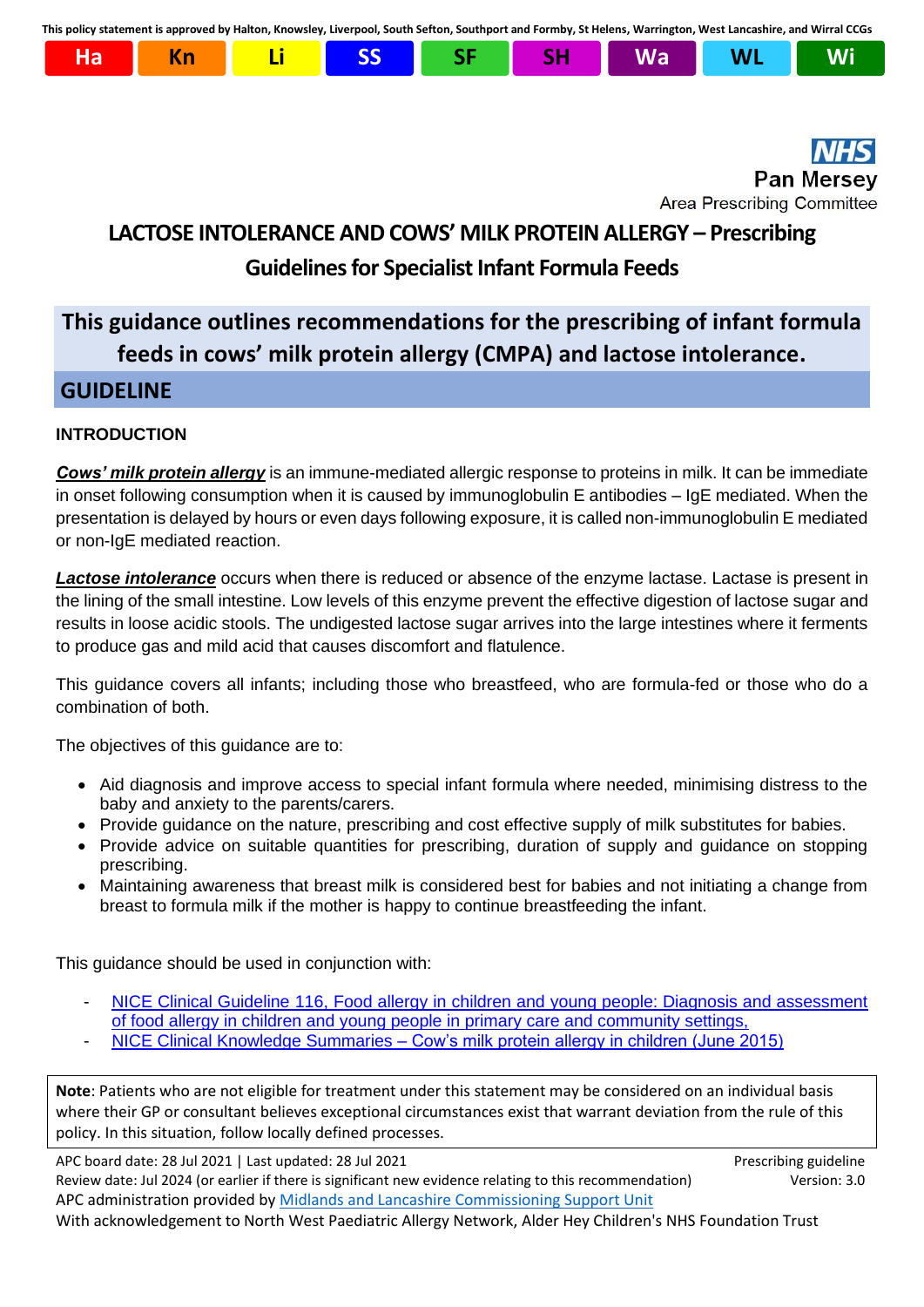### **EXCLUSION:**

Secondary care will lead in prescribing of other specialist infant formula for several special groups of infants such as:

- Pre-term and low birth weight infants (may also require iron and vitamin supplements)
- Disease specific conditions
- Complex IgE and non-IgE mediated food allergies
- Faltering growth
- Complex medical cases
- Cystic fibrosis

and these are outside of the scope of this guidance.

#### **1. KEY MESSAGES**

# *Cows' milk protein allergy:*

- 1.1 Breastfeeding is the best form of nutrition for infants and this should be promoted, supported and protected wherever possible. This includes infants under investigation or with confirmed CMPA.
- 1.2 Infants requiring specialist milks other than those for lactose intolerance should be managed as per Flow Chart 3, Page 4 - The initial management of cows' milk protein allergy (CMPA) and Flow Chart 4, Page 5 - On-going management of CMPA following exclusion diet. Referrals to infant feeding clinic, dietitian and/or paediatrician should be made in accordance with local pathways.
- 1.3 Most children with CMPA will have developed some tolerance to cows' milk protein by the age of 1.. Any child still prescribed specialist formula by 2 years of age should be weaned onto supermarket bought milk alternative e.g. calcium enriched soya milk or oat milk. Prescription formula should no longer be required by 2 years.
- 1.4 Prescribe only enough tins for 1 week initially until compliance/patient acceptability is established to avoid waste.
- 1.5 Only add infant formulae to the repeat prescribing template in primary care if a review process is established to ensure the correct product and quantity is prescribed for the age of the infant. See Section 7, Page 8 for more detail on quantities to prescribe.
- 1.6 Soya products should **not** be recommended first line unless advised by a paediatric consultant or dietitian due to the high incidence of soya sensitivity (10-35%) in infants intolerant of cows' milk protein, and never for infants under 6 months of age unless on specialist advice e.g. for galactosaemia. Infants of vegan mothers who choose not to breastfeed should not receive soya formula on the NHS as products are available at the same cost as standard formula.

#### *Lactose intolerance:*

- 1.7 In general, all cases of milk intolerance should be referred for specialist dietetic advice with the exception of simple cases of secondary lactose intolerance, for which a lactose free formula should be advised, and a re-challenge carried out after 8 weeks. If symptoms recur after re-challenge consider referral to general paediatrics.
- 1.8 Lactose free formula can be bought at an only slightly higher cost to standard infant formula, and prescribers should not routinely prescribe. These have no role in the management of cows' milk allergy. Parents can purchase lactose free formula from their chosen retailer; however they are less commonly used than standard formula and may have to be ordered. Most pharmacies and many supermarkets can obtain stock in a few days.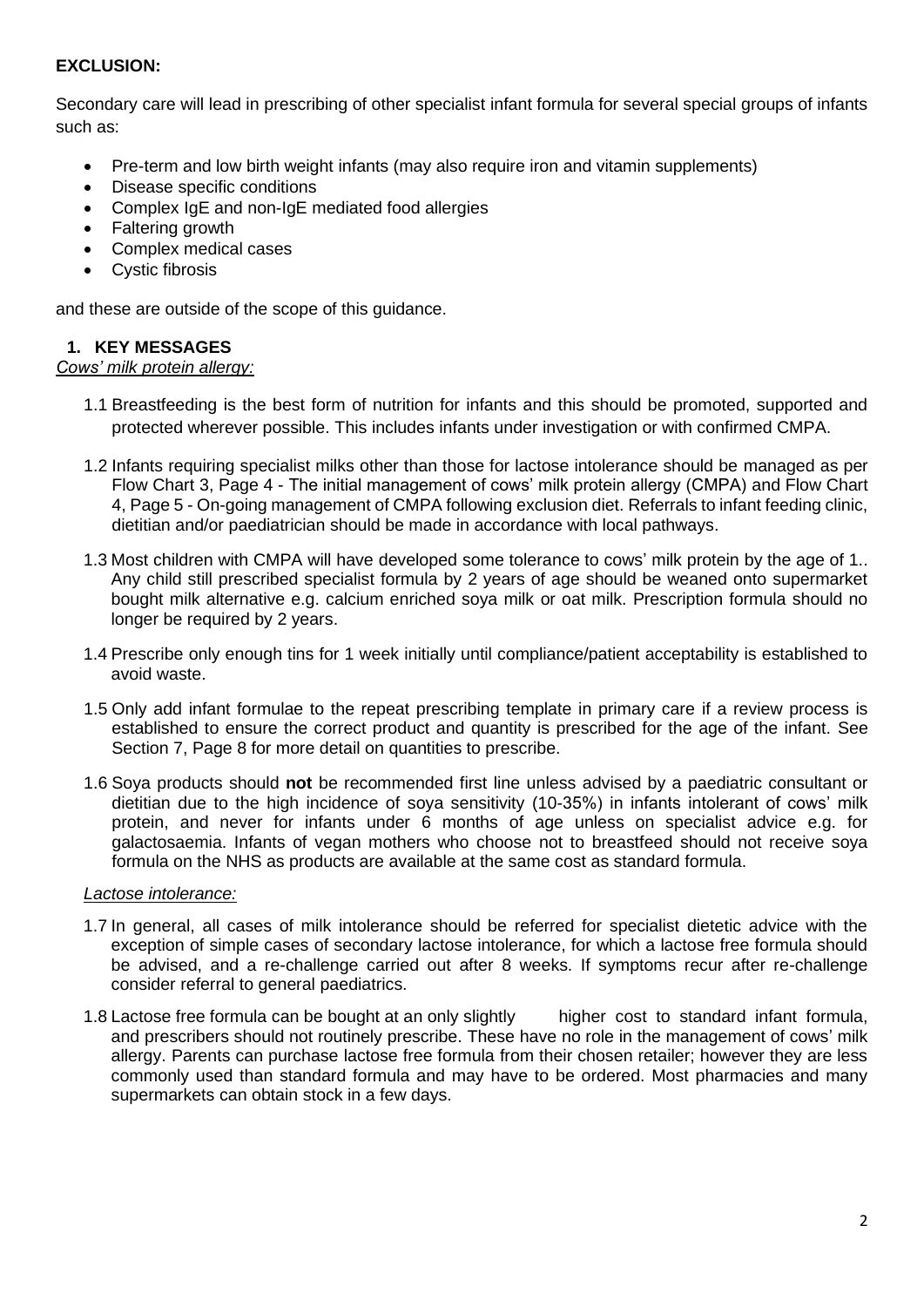

\**Lactose containing EHF may be more palatable babies over 6 months who don't like the taste of standard EHF lactose-free products.*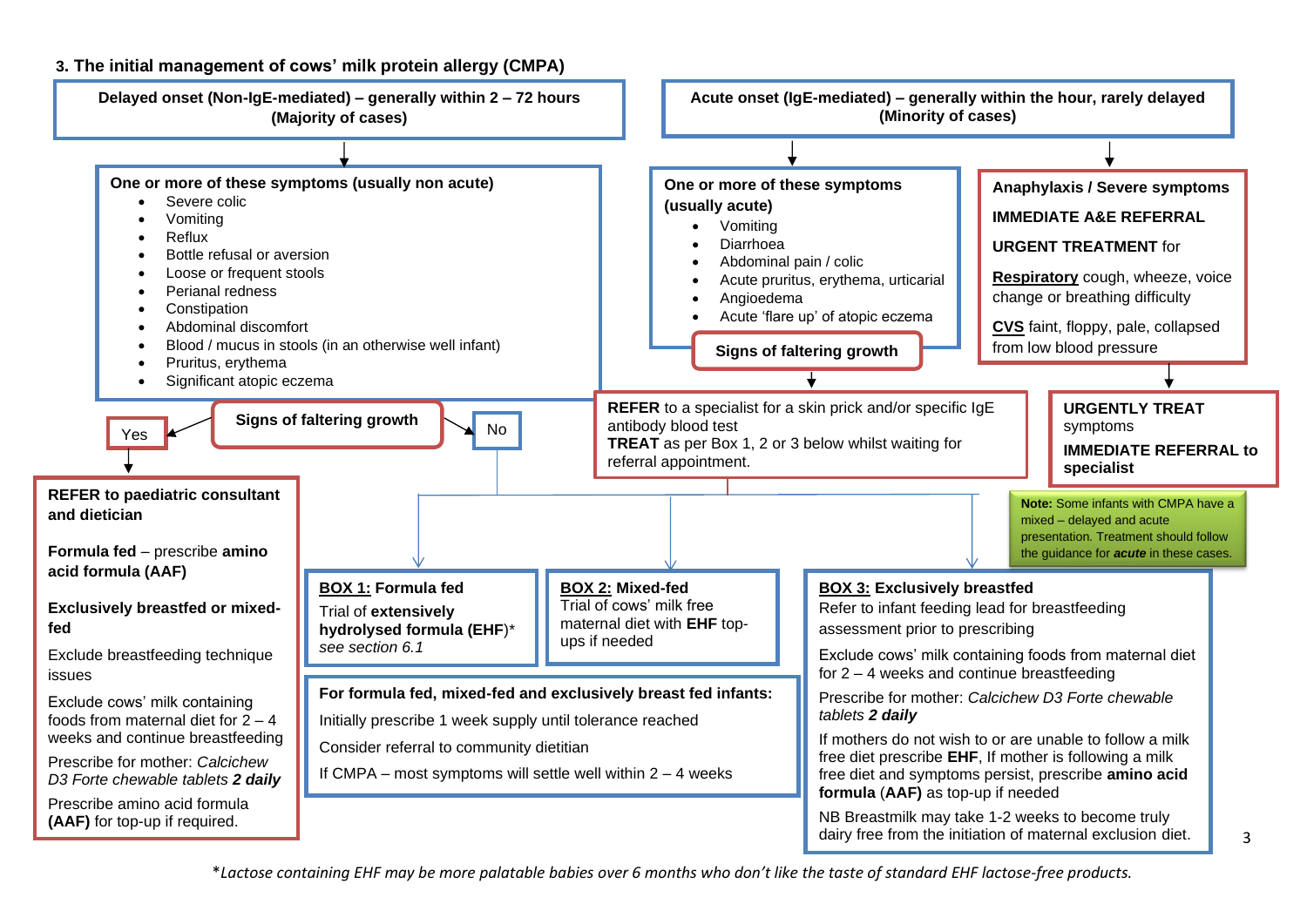#### **4. On-going management of CMPA following EXCLUSION DIET**



Continue cows' milk free diet until 9 – 12 months of age and for at least 6 months

A **planned REINTRODUCTION** is then required to determine if tolerance has been achieved. [iMAP](https://www.allergyuk.org/assets/000/001/298/Home_Reintroduction_Protocol_to_Confirm_or_Exclude_Diagnosis_original.pdf)  [Guideline: The Early Home Reintroduction to Confirm the Diagnosis of Cow's Milk Allergy](https://www.allergyuk.org/assets/000/001/298/Home_Reintroduction_Protocol_to_Confirm_or_Exclude_Diagnosis_original.pdf) This can be done using the milk ladder guided by dieticians. Consult paediatric dietician / paediatric consultant for further advice if reintroduction failed.

NB: This involves reintroducing cows' milk into the diet and monitoring of symptoms return. Advise to start with baked milk products (e.g. muffins, cakes and malted milk biscuits) as they are less allergenic. If symptoms return, continue with exclusion diet and evaluate the child after a further 6 to 12 months

NB: Once tolerance is established, gradually encourage less processed milk as advised in the ['Milk](http://cowsmilkallergyguidelines.co.uk/favicon.ico)  [Ladder'](http://cowsmilkallergyguidelines.co.uk/favicon.ico)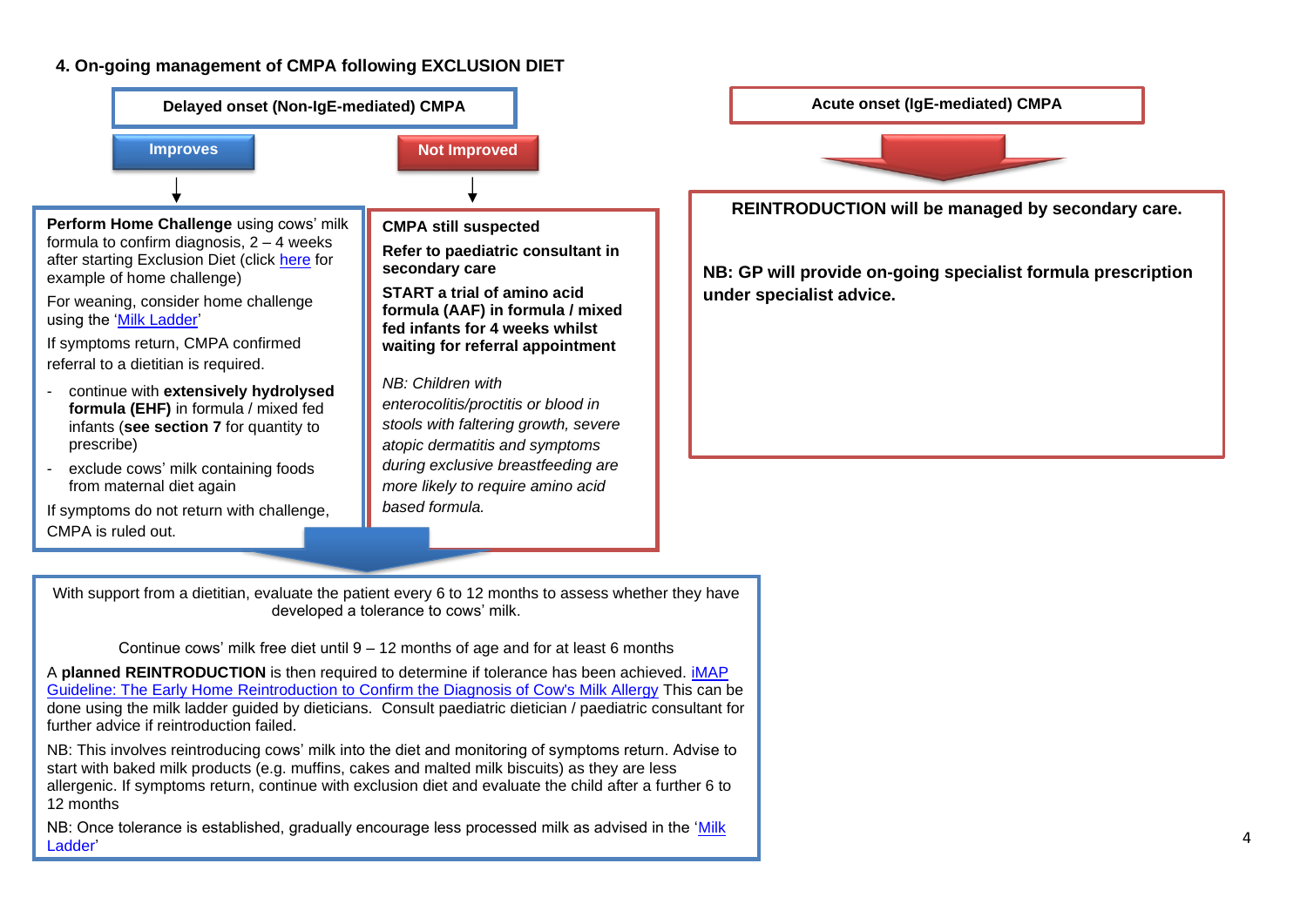#### **5. The management of lactose intolerance**



- After 8 weeks gradually reintroduce regular formula / breast milk / cows' milk depending on age
- If symptoms return, revisit the diagnosis and consider **referral to a dietitian.**
- Lactose free infant formula should not be used beyond 18 months and infants can be weaned onto proprietary lactose-free cows' milk purchased at supermarkets from 12 months old.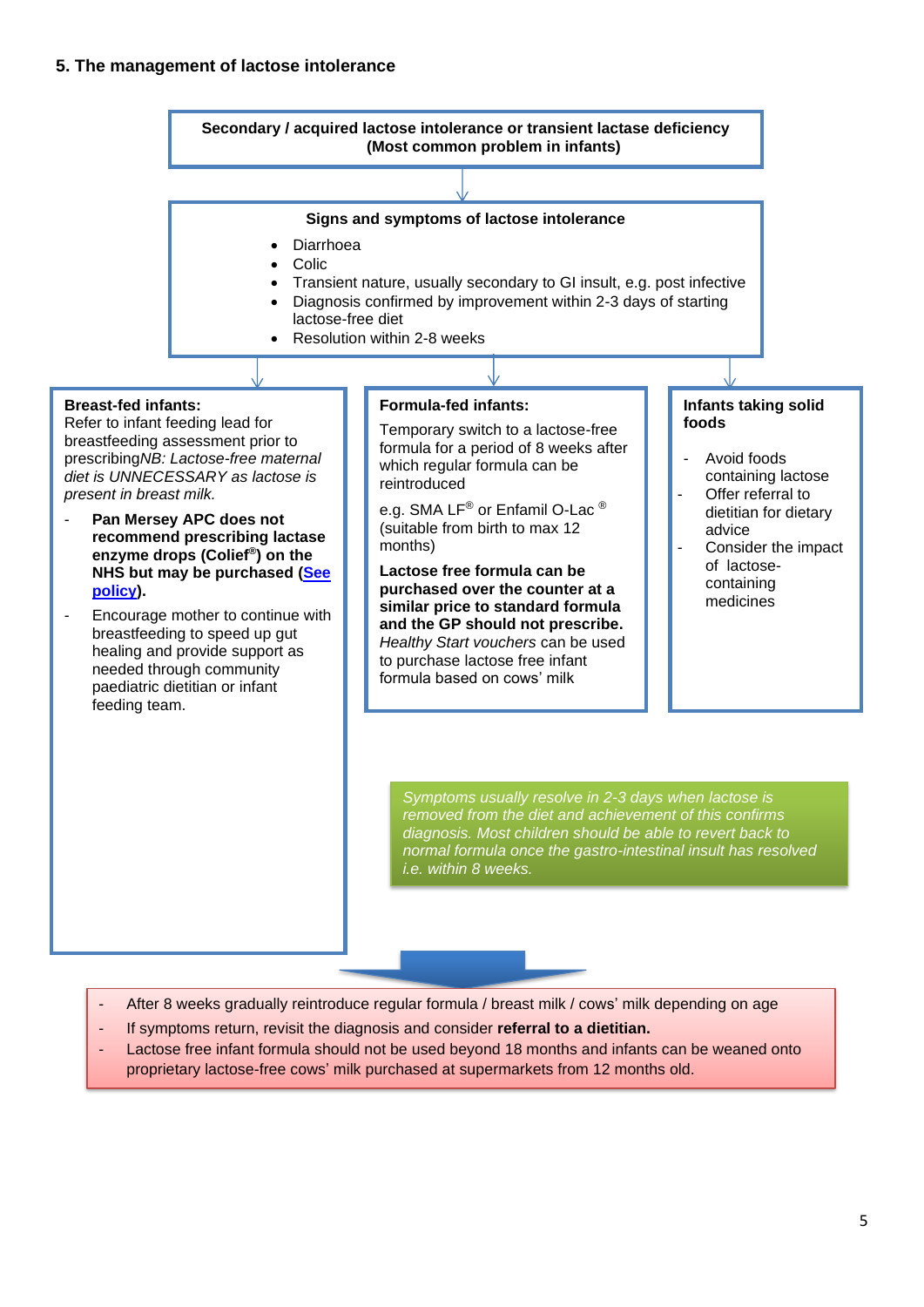# **6. Product choice:**

All prescriptions for specialist formula should be endorsed '*ACBS*'.

# **6.1 Extensively hydrolysed formula (EHF)**

EHF formula is appropriate for the majority (around 90%) of children with CMPA.

DO NOT prescribe EHF if there is a history of anaphylaxis or severe symptoms.

| <b>Product</b>                         | Age                  | <b>Presentation/ Cost</b>             | <b>Comment</b>                                                                                                                                                                     |  |
|----------------------------------------|----------------------|---------------------------------------|------------------------------------------------------------------------------------------------------------------------------------------------------------------------------------|--|
| Nutramigen LGG1 <sup>®</sup>           | Birth to 6<br>months | 400g tin / £11.21                     | Nutramigen LGG <sup>®</sup> and Similac<br>Alimentum <sup>®</sup> are LACTOSE-                                                                                                     |  |
| Nutramigen LGG2 <sup>®</sup>           | From 6 months        | 400g tin / £11.21                     | FREE.<br>Lactose-free formula may be                                                                                                                                               |  |
| Alimentum <sup>®</sup>                 | From birth           | 400g tin / £10.01                     | beneficial if severe GI symptoms /<br>inflammation in GI tract is<br>suspected. This MUST NOT be<br>used in infants with lactose<br>intolerance.                                   |  |
| Aptamil Pepti 1 <sup>®</sup>           | Birth to 6<br>months | 400g tin / £9.87<br>800g tin / £19.73 | Aptamil Pepti <sup>®</sup> and Althera <sup>®</sup><br>contain lactose and may be more<br>palatable. Althera® is the only<br><b>EHF</b> suitable for Halal and<br>vegetarian diets |  |
| Aptamil Pepti 2 <sup>®</sup>           | From 6 months        | 400g tin / £9.41<br>800g tin / £18.82 |                                                                                                                                                                                    |  |
| <b>SMA Althera®</b>                    | From birth           | 450g tin / £11.09                     |                                                                                                                                                                                    |  |
| <b>Aptamil Pepti</b><br><b>Junior®</b> | From birth           | 450g tin / £14.33                     |                                                                                                                                                                                    |  |
| <b>Aptamil Pepti</b><br><b>Syneo®</b>  | From birth           | 400g tin / £10.65                     |                                                                                                                                                                                    |  |

Nutramigen LGG 1 and  $2^{\circledast}$  include a probiotic LGG which is purported to accelerate tolerance of cows' milk protein. It is **NOT RECOMMENDED** for premature or immunocompromised infants. The reconstitution guidance is also different to the standard guidance for families at home. Advise family to refer to the product's instruction for details of reconstitution.

Aptamil Pepti Syneo contains Bifidobacterium breve M-16V and is **NOT SUITABLE** for use in premature infants or infants who are immunocompromised. The reconstitution guidance is also different to the standard guidance for families at home. Advise family to refer to the product's instruction for details of reconstitution.

# **6.2 Amino acid formula (AAF)**

-

Note that these products are almost three times more expensive than EHF and only a small number of infants (around 10%) need to be started on AAF in primary care. They are **suitable** only when

- infant has faltering growth or blood in their stools
- an EHF does not resolve symptoms and / or
- there is evidence of severe (anaphylactic) allergy or
- if the infant remains symptomatic whilst exclusively breast feeding (mother on milk free diet)
- NB All amino acid formulas are halal, kosher and vegetarian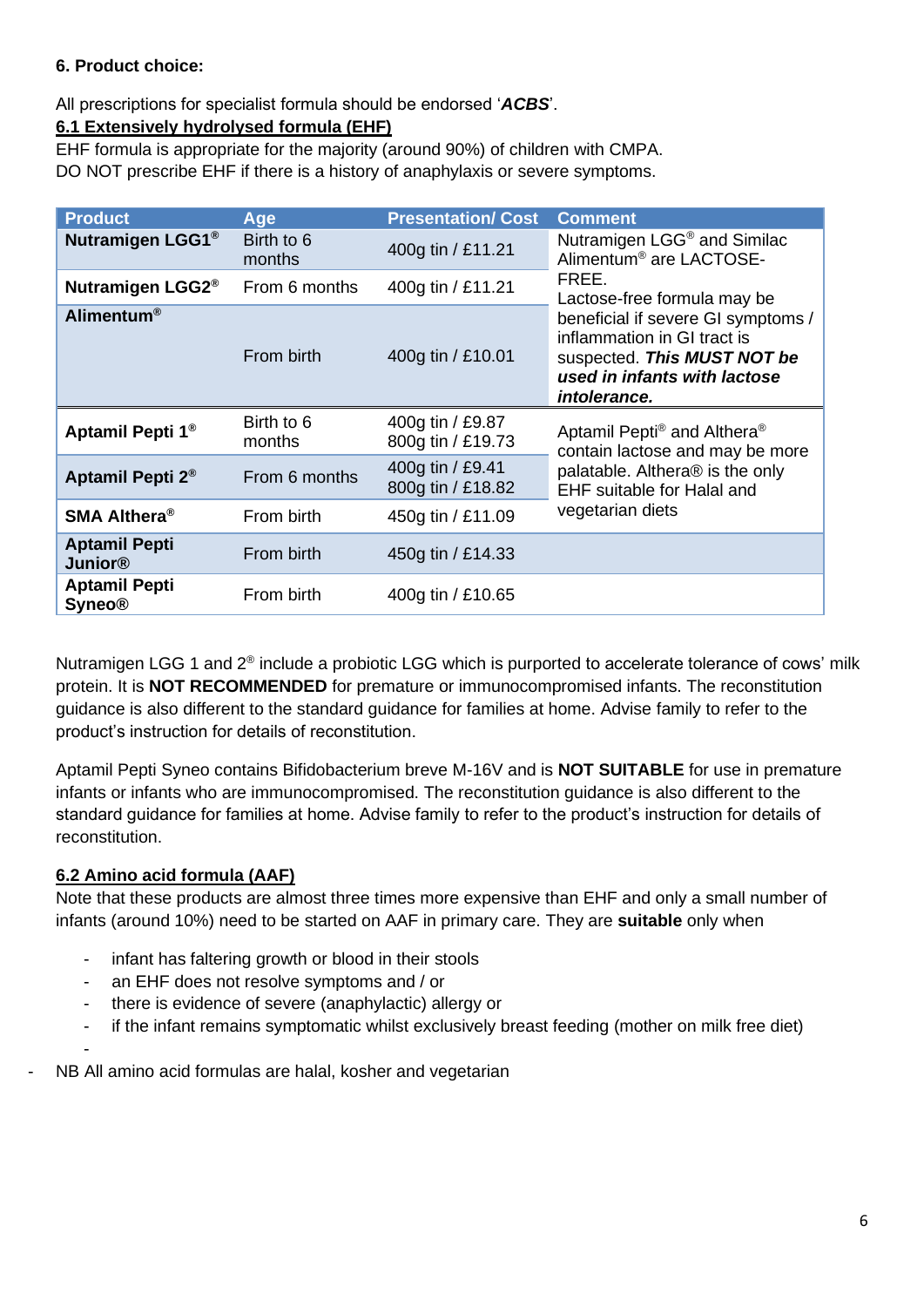| <b>Product name</b>              | Age        | <b>Presentation / Cost</b> |
|----------------------------------|------------|----------------------------|
| EleCare <sup>®</sup> (Similac)   | From birth | 400g / £22.98              |
| SMA Alfamino <sup>®</sup>        | From birth | 400g / £22.98              |
| Neocate LCP®                     | From birth | 400g / £22.98              |
| Nutramigen Puramino <sup>®</sup> | From birth | 400g / £22.98              |
| <b>Neocate Syneo®</b>            | From birth | 400g / £24.82              |

Neocate Syneo® includes a probiotic (*Bifidobacterium breve*) and plant-based prebiotic. It is **NOT RECOMMENDED** for premature or immunocompromised infants. The reconstitution guidance is also different to the standard guidance for families at home. Advise family to refer to the product's instruction for details of reconstitution.

### **6.3 Do not prescribe:**

- Specific infant formula for lactose intolerance can be purchased over the counter.
- Soya based formula not suitable for infants under 6 months old unless advised by specialist. Can be purchased for older infants if parents wish to. Be aware of risk of cross allergy with cows' milk. NB: Wysoy® can be used over 6 months of age on specialist advice and can be purchased for the same cost as standard milks and therefore should not be prescribed.
- Colief ® (lactase enzyme), Infacol ® (simethicone) lack of sufficient evidence to support use in the treatment of symptoms of lactose intolerance or CMPA. See [Pan Mersey Policy Statement for Lactase](https://www.panmerseyapc.nhs.uk/document-store/lactase-enzyme-drops-50-000-unitsg-colief/)  [drops.](https://www.panmerseyapc.nhs.uk/document-store/lactase-enzyme-drops-50-000-unitsg-colief/)

**NB:** Sheep or goat's milk is only tolerated by 25% of children with cows' milk protein allergy due to the proteins in them being very similar; therefore, they are not recommended.

#### **7. Quantities to prescribe:**

To avoid waste, initially prescribe maximum of 1 week supply in case there are palatability issues or until tolerance/compliance is established.

| <b>Age of child</b>                                                       | <b>Average total volume</b><br>feed per day<br>(estimated) | No of tins required for<br>28 days complete<br>nutrition | <b>Department of Health</b><br>recommendations (based<br>on average weight for age)             |
|---------------------------------------------------------------------------|------------------------------------------------------------|----------------------------------------------------------|-------------------------------------------------------------------------------------------------|
| <b>Under 6 months</b>                                                     | <b>1000mls</b>                                             | 10 x 400g (or 450g)                                      | <b>Exclusively formula fed</b><br>based on 150mls/kg/day of<br>a normal concentrated<br>formula |
| $6 - 9$ months                                                            | 800mls                                                     | 8 x 400g (or 450g)                                       | Requiring less formula with                                                                     |
| $9 - 12$ months                                                           | 600mls                                                     | 6 x 400g (or 450g)                                       | increased weaning and solid<br>intake                                                           |
| Over 12 months -<br>dietitian review for<br>continued need for<br>formula | 600mls                                                     | 6 x 400g (or 450g)                                       | Requiring 600mls of milk or<br>milk substitute per day                                          |

**formula**

NB: Some children may require more e.g. those with faltering growth. This table provides guidance only. Follow advice of specialist or dietitian.

#### **8. Review and discontinuation of specialist formula**

- Infants with confirmed non-IgE CMPA should be referred to a community paediatric dietitian.
- Ensure there is a clear formula prescribing monitoring plan is in place. The paediatric community dietitian or paediatrician should give clear guidance about how long specialist formula is required for. Add this review date to repeat prescription template. Review regularly against quantities and type of formula prescribed and child's increasing age. Ensure infant's growth is monitored and recorded.
- Review the prescription for all existing patients if: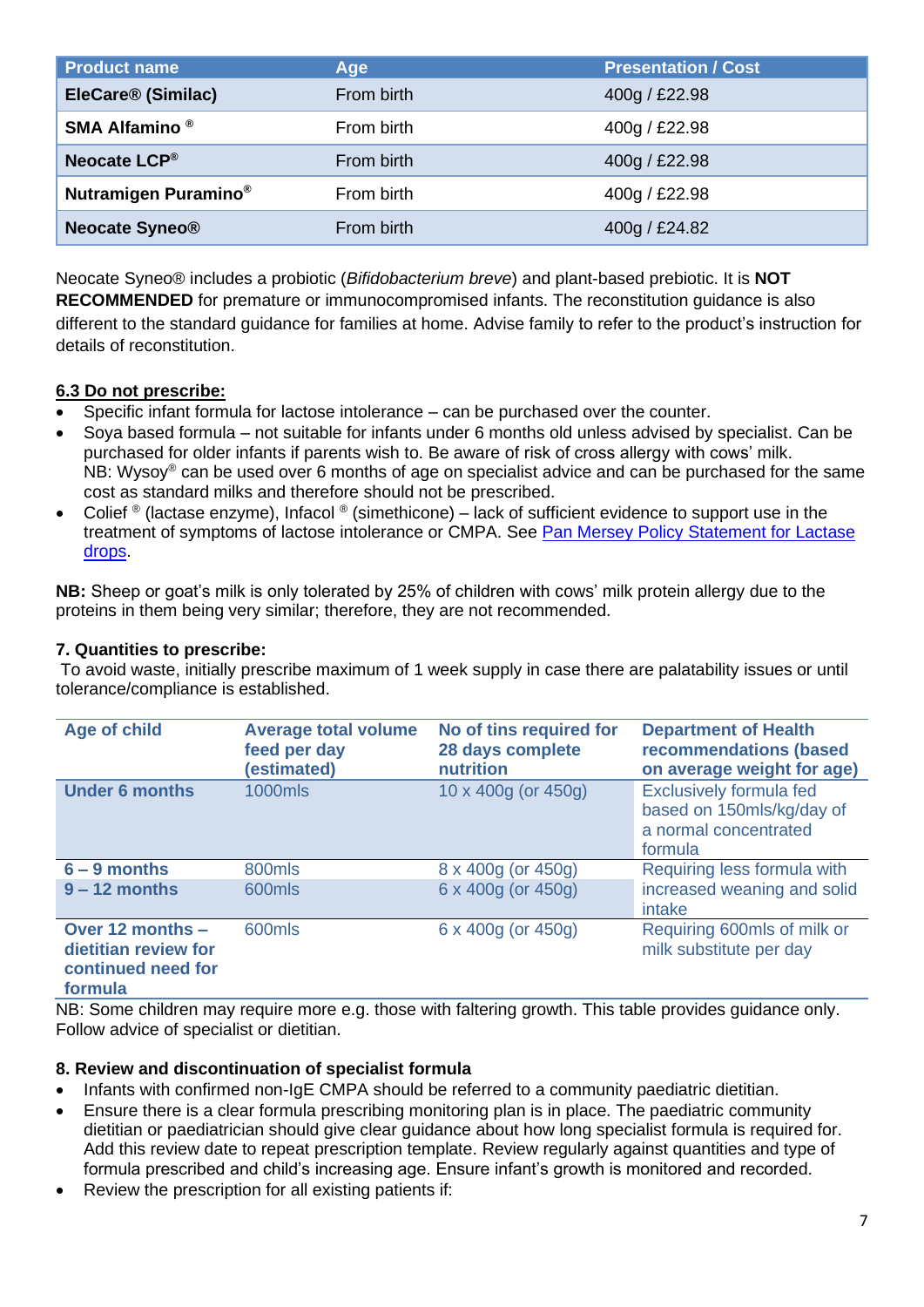- The patient is over 2 years old refer back to community paediatric dietitian unless advised that special formula is still required by dietitian.
- The quantity of formula prescribed is higher than recommended according to their age refer back to community paediatric dietitian.
- The patient tolerates cows' milk  $-$  stop the prescription.

#### **NB: Children with multiple or severe allergies may require prescriptions beyond two years. This should always be at the suggestion of the paediatric dietitian.**

### **9. Practical advice:**

- It is often difficult to wean babies from breast feeds to formula feeds for various reasons.
- EHF is the appropriate choice for vast majority of infants with CMPA.
- Try a formula for a minimum of 2-4 weeks.
- 2 to 4 weeks without allergen should improve symptoms.
- Both EHF and AAF are less palatable than the standard infant formula bought over the counter and are often initially rejected by infants over 6 months.
- If an infant does not tolerate taste suggest titrating with regular formula (not for infants with history of anaphylaxis or severe symptoms). However, direct switch to formula will eliminate allergen sooner.
- Infant stools may change and have a green tinge. This is seen with both EHF and AAF and is not clinically relevant.
- If the infant is not thriving, review treatment. Only around 10% of infants on EHF will not tolerate this type of formula and subsequently have persistent CMPA symptoms and faltering growth (due to residual allergen contents). Seek advice of community paediatric dietitian or general paediatrician.
- Parents can be advised to keep a diary of symptoms and include photographs that may aid diagnosis.
- Parents need advice on cows' milk free weaning diet as appropriate. The process of tolerance development is dynamic and a dietitian should evaluate these infants and direct parents on milk reintroduction on a case by case basis.
- Some formulas have higher sugar content. Ensure dental hygiene advice given.
- Do no start formula in children over 1y old, advise to buy a calcium fortified milk alternative such as soya or oat milk.

### **Useful Information:**

1. [Parent information](https://allergynorthwest.nhs.uk/home-patient/managing-allergies/patient-leaflets/patient-cows-milk-protein-allergy/) – Cows' milk allergy (produced by North West Paediatric Allergy Network)

### **Reference:**

- 1. Diagnosis and management of non‐IgE mediated cows' milk allergy in Infancy ‐ a UK primary care practical guide Carina Venter, Trevor Brown, Neil Shah, Joanne Walsh, Adam Fox www.ctajournal.com/3/1/23 2013
- 2. First Steps Nutrition Trust. Infant Milks in the UK, A practical guide for health professionals,Sept 2029. Accessed 08/12/2020. [Infant Milks in the UK, A practical guide for health professionals](https://static1.squarespace.com/static/59f75004f09ca48694070f3b/t/5da1888eae57b1663c278ec8/1570867354387/Specialised_milk_Sep19_finalc.pdfl)
- 3. World Health Organisation. International Code of Marketing of Breast-milk Substitutes. 1981 Accessed 21/03/2017 [International Code of Marketing of Breast-milk Substitutes.](http://www.who.int/nutrition/publications/code_english.pdf)
- 4. National Institute of Health and Clinical Excellence. [Food allergy in children and young people. Diagnosis and](https://www.nice.org.uk/guidance/cg116)  [assessment of food allergy in children and young people in primary care and community setting.](https://www.nice.org.uk/guidance/cg116) NICE Clinical Guideline 116, February 2011. Accessed 08/12/2020.
- 5. Department of Health 2009. [Birth to Five.](http://webarchive.nationalarchives.gov.uk/+/www.dh.gov.uk/en/Publicationsandstatistics/Publications/publicationspolicyandguidance/DH_107303) Accessed 21/03/2017
- 6. Department of Health: CMO's update 37 (2004). [Advice issued on soya-based infant formulas](http://webarchive.nationalarchives.gov.uk/20130107105354/http:/www.dh.gov.uk/prod_consum_dh/groups/dh_digitalassets/@dh/@en/documents/digitalasset/dh_4070176.pdf)
- 7. British Dietetic Association. Paediatric Group Position Statement on the use of Soya Protein for Infants, February 2004. J Fam Health Care. 2003;13(4):93.
- 8. Department of Health. [Advice on preparation of](https://www.gov.uk/government/publications/advice-on-preparation-of-formula-milks-restated) formula milks restated. January 2013. Accessed 21/03/2017